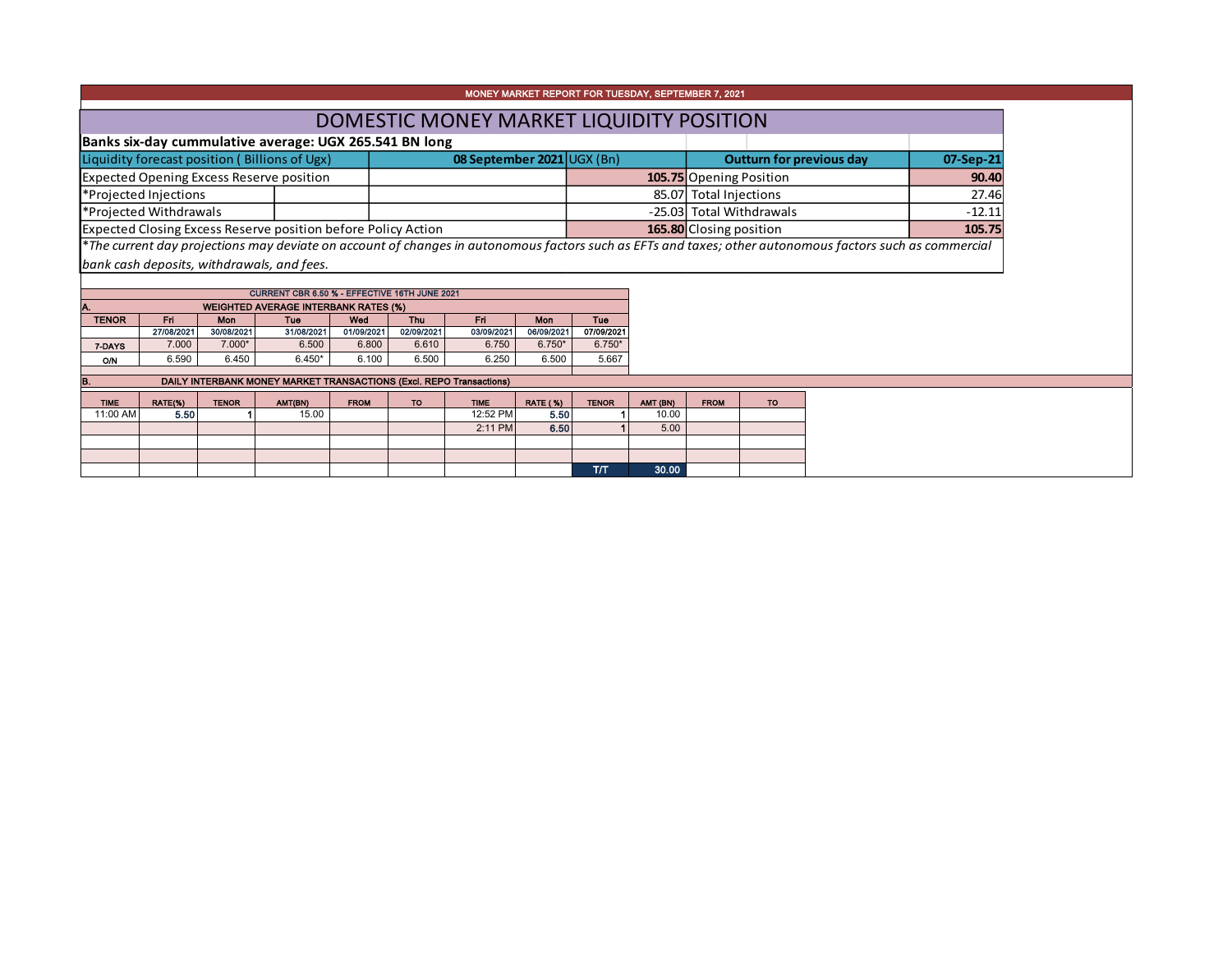| IC.                                                                                             |                                                                                       |                          |                                                                                                                                                                          |                          |                            | <b>CBR AND THE 7- DAY WAR INTERBANK RATES</b>                       |                   |                |              |                |            |            |
|-------------------------------------------------------------------------------------------------|---------------------------------------------------------------------------------------|--------------------------|--------------------------------------------------------------------------------------------------------------------------------------------------------------------------|--------------------------|----------------------------|---------------------------------------------------------------------|-------------------|----------------|--------------|----------------|------------|------------|
| 9.500<br>9.000<br>8.500<br>8.000<br>7.500<br>7.000<br>6.500<br>6.000<br>5.500<br>5.000<br>4.500 |                                                                                       |                          |                                                                                                                                                                          |                          |                            |                                                                     |                   |                |              |                |            |            |
| 4.000                                                                                           | 24/08/2021                                                                            | 25/08/2021               | 26/08/2021                                                                                                                                                               | 27/08/2021               | 30/08/2021                 | 31/08/2021                                                          |                   | 01/09/2021     | 02/09/2021   | 03/09/2021     | 06/09/2021 | 07/09/2021 |
|                                                                                                 |                                                                                       |                          |                                                                                                                                                                          |                          |                            | • Overnight WAR -7-day WAR - CBR rate - Upper bound - Lower bound   |                   |                |              |                |            |            |
| D.                                                                                              |                                                                                       |                          | MONETARY POLICY OPERATIONS MATURITIES PROFILE: (09-SEP-2021 TO 07-OCT-2021)                                                                                              |                          |                            |                                                                     |                   |                |              |                |            |            |
| DATE                                                                                            | <b>THUR</b><br>09-Sep-21                                                              | <b>THUR</b><br>16-Sep-21 | <b>THUR</b><br>23-Sep-21                                                                                                                                                 | <b>THUR</b><br>30-Sep-21 | <b>THUR</b><br>07-Oct-21   | <b>TOTAL</b>                                                        |                   |                |              |                |            |            |
| <b>REPO</b>                                                                                     | 1,793.05                                                                              | $\sim$                   | $\sim$                                                                                                                                                                   | $\sim$                   | $\sim$                     | 1,793.05                                                            |                   |                |              |                |            |            |
| <b>REV REPO</b>                                                                                 | $\sim$                                                                                | $\sim$                   | $\sim$                                                                                                                                                                   | $\sim$                   | $\sim$                     | $\sim$                                                              |                   |                |              |                |            |            |
| <b>DEPO AUCT</b>                                                                                | 135.30                                                                                | $\sim$                   | 450.10                                                                                                                                                                   | $\sim$                   | 117.70                     | 703.10                                                              |                   |                |              |                |            |            |
| <b>TOTALS</b>                                                                                   | 1.928.35                                                                              | ж.                       | 450.10                                                                                                                                                                   | $\sim$                   | 117.70                     | 2,496.15                                                            |                   |                |              |                |            |            |
|                                                                                                 | (EI) STOCK OF TREASURY SECURITIES                                                     |                          | Total O/S Deposit Auction balances held by BOU up to 07 October Q912021: UGX 908 BN<br>Total O/S Repo, Reverse Repo & Deposit Auction balances held by BOU: UGX 2,701 BN |                          | Eii)                       | <b>MONETARY POLICY MARKET OPERATIONS</b>                            |                   |                |              |                |            |            |
|                                                                                                 | LAST TBIILS ISSUE DATE: 02-SEPTEMBER-2021<br>On-the-run O/S T-BILL STOCKs (Bns-UGX)   |                          | 6,442.93                                                                                                                                                                 | 08/09/2021               | OMO                        | (VERTICAL REPOS, REV-REPOS & DEPOSIT AUCTIONS)<br><b>ISSUE DATE</b> | <b>AMOUNT</b>     | <b>WAR</b>     | <b>RANGE</b> | <b>TENOR</b>   |            |            |
|                                                                                                 | On-the-run O/S T-BONDSTOCKs(Bns-UGX)                                                  |                          | 20,526.79                                                                                                                                                                | 08/09/2021 REPO          |                            | $04$ -Aug -                                                         | 225.50            | 6.500          |              |                |            |            |
|                                                                                                 | TOTAL TBILL & TBOND STOCK- UGX                                                        |                          | 26,969.72                                                                                                                                                                |                          | <b>REPO</b>                | $05$ -Aug -                                                         | 1,501.00          | 6.500          |              | $\overline{7}$ |            |            |
| O/S=Outstanding                                                                                 |                                                                                       |                          |                                                                                                                                                                          |                          | <b>REPO</b>                | 09-Aug                                                              | 143.00            | 6.500          |              | 3              |            |            |
| <b>MATURITY</b>                                                                                 | <b>TOTAL STOCK YTM (%)</b>                                                            |                          | <b>CHANGE IN</b>                                                                                                                                                         |                          | <b>DAUT</b>                | 12-Aug                                                              | 59.02             | 7.384          |              | 84             |            |            |
|                                                                                                 | (BN UGX)                                                                              | AT CUT OFF*              | <b>YTM</b> (+/-)                                                                                                                                                         |                          | <b>DAUT</b>                | $12-Auq$                                                            | 79.74             | 7.003          |              | 56             |            |            |
| 91                                                                                              | 111.55                                                                                | 6.899                    | 0.074                                                                                                                                                                    |                          | <b>DAUT</b>                | 12-Aug                                                              | 84.85             | 6.906          |              | 28             |            |            |
| 182                                                                                             | 445.12                                                                                | 8.751                    | 0.000                                                                                                                                                                    |                          | <b>REPO</b>                | 12-Aug                                                              | 1,474.00          | 6.500          |              | $\overline{7}$ |            |            |
| 364                                                                                             | 5,886.27                                                                              | 9.700                    | 0.000                                                                                                                                                                    |                          | <b>REPO</b>                | $16$ -Aug                                                           | 482.50            | 6.500          |              | 3              |            |            |
| 2YR                                                                                             | $\sim$                                                                                | 11.500                   | $-1.500$                                                                                                                                                                 |                          | <b>REPO</b>                | 18-Aug                                                              | 142.50            | 6.500          |              | $\overline{1}$ |            |            |
| 3YR                                                                                             | $\sim$                                                                                | 11.390                   | $-1.410$                                                                                                                                                                 |                          | <b>REPO</b>                | $19$ -Aug -                                                         | 1,641.00          | 6.500          |              | $\overline{7}$ |            |            |
| 5YR                                                                                             | 1,589.27                                                                              | 13.409                   | $-1.691$                                                                                                                                                                 |                          | <b>DAUT</b>                | 26-Aug                                                              | 358.08            | 6.998          |              | 28             |            |            |
| <b>10YR</b><br>15YR                                                                             | 9,703.84                                                                              | 13.739                   | $-2.231$<br>$-0.310$                                                                                                                                                     |                          | <b>DAUT</b>                | 26-Aug                                                              | 39.58             | 6.950          |              | 56<br>84       |            |            |
| <b>20YR</b>                                                                                     | 7,946.63<br>1,287.05                                                                  | 14.090<br>15.950         | $-1.040$                                                                                                                                                                 |                          | <b>DAUT</b><br><b>REPO</b> | 26-Aug<br>$26$ -Aug-                                                | 54.34<br>1,161.00 | 7.299<br>6.500 |              | $\overline{7}$ |            |            |
|                                                                                                 |                                                                                       |                          |                                                                                                                                                                          |                          | <b>REPO</b>                | 30-Aug                                                              | 502.00            | 6.500          |              | 3              |            |            |
|                                                                                                 | Cut OFF is the lowest price/ highest yield that satisfies the auction awarded amount. |                          |                                                                                                                                                                          |                          | <b>REPO</b>                | $31-Auq$                                                            | 286.50            | 6.500          |              | $\overline{2}$ |            |            |
|                                                                                                 |                                                                                       |                          |                                                                                                                                                                          |                          | <b>REPO</b>                | $01-Sep$                                                            | 244.50            | 6.500          |              | $\overline{1}$ |            |            |
|                                                                                                 |                                                                                       |                          |                                                                                                                                                                          |                          | <b>REPO</b>                | $02-Sep$ -                                                          | 1,539.00          | 6.500          |              | $\overline{7}$ |            |            |
|                                                                                                 |                                                                                       |                          |                                                                                                                                                                          |                          | <b>REPO</b>                | $06-Sep$ -                                                          | 252.00            | 6.500          |              | 3              |            |            |
|                                                                                                 |                                                                                       |                          |                                                                                                                                                                          |                          |                            | WAR-Weighted Average Rate                                           |                   |                |              |                |            |            |